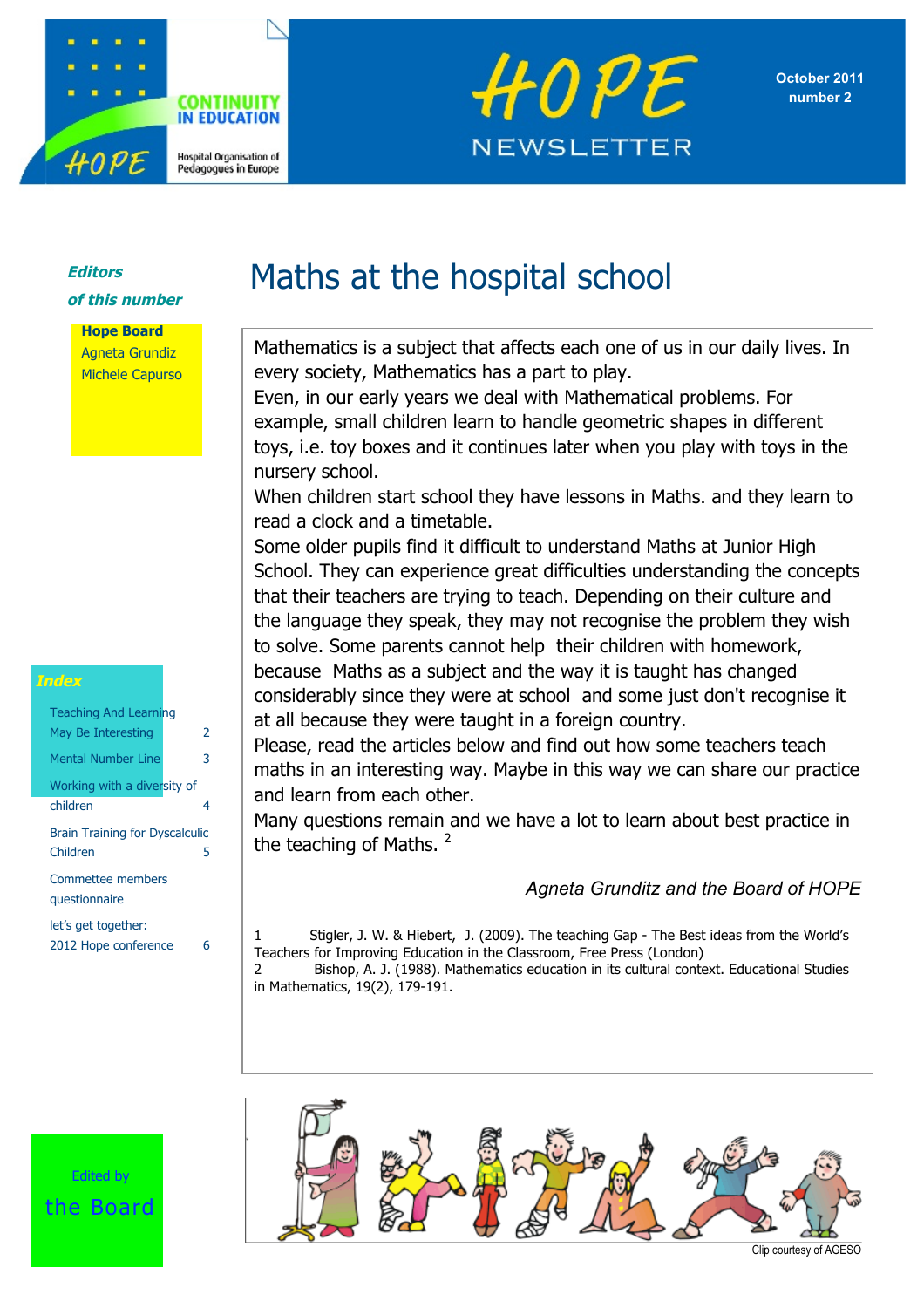

Math lessons are being integrated with other subjects

# Teaching And Learning May Be Interesting

Mathematics is one of the main subjects taught in hospital schools of our Comprehensive Consulting Centre. Our teachers work in three hospital schools and do their best to help the learners to master all the subjects. They make subject plans according to the basic educational programs and group or individual plans considering students' knowledge, skills, interests, state of health and other factors. To make teaching and learning more efficient and interesting students are given to solve crosswords and puzzles or Math lessons are being integrated with other subjects, such as Science ("Proportion", "Length, Speed, Time") or Geography ("Scale") and others. Here is an example of a successfully integrated lesson given to a group of the 6-7th grade students by Math and Geography teachers. The lesson was about continents and geometrical shapes. The objectives were as follows: to develop students' creativity, imagination and intuition by integrating geographical knowledge about continents with mathematical practice of calculating areas. The integrated strand was finding a contoured geometrical shape for a continent. Acquiring the skills of memorizing continents and showing them on the map the students learned how to calculate areas of geometrical shapes, to fit formulas and literal expressions in such calculations. They watched videos representing continents, compared them with geometrical shapes and calculated areas. They acquired proper knowledge and improved their critical thinking, communication, learning to learn and creative skills.

#### Genovaite Petrauskiene Vilnius Jonas Lauzikas Comprehensive Centre, Lithuania



1. The students were given task sheets for filling in the name of the continent and giving a short characteristic of it; from the given geometrical shapes they had to choose the shape which was most alike to the continent and make calculations of the area applying the given formulas.



 2. Some examples of carton models of different space bodies that were made together with students. The models are later being used at the lessons as visual aids.

**2**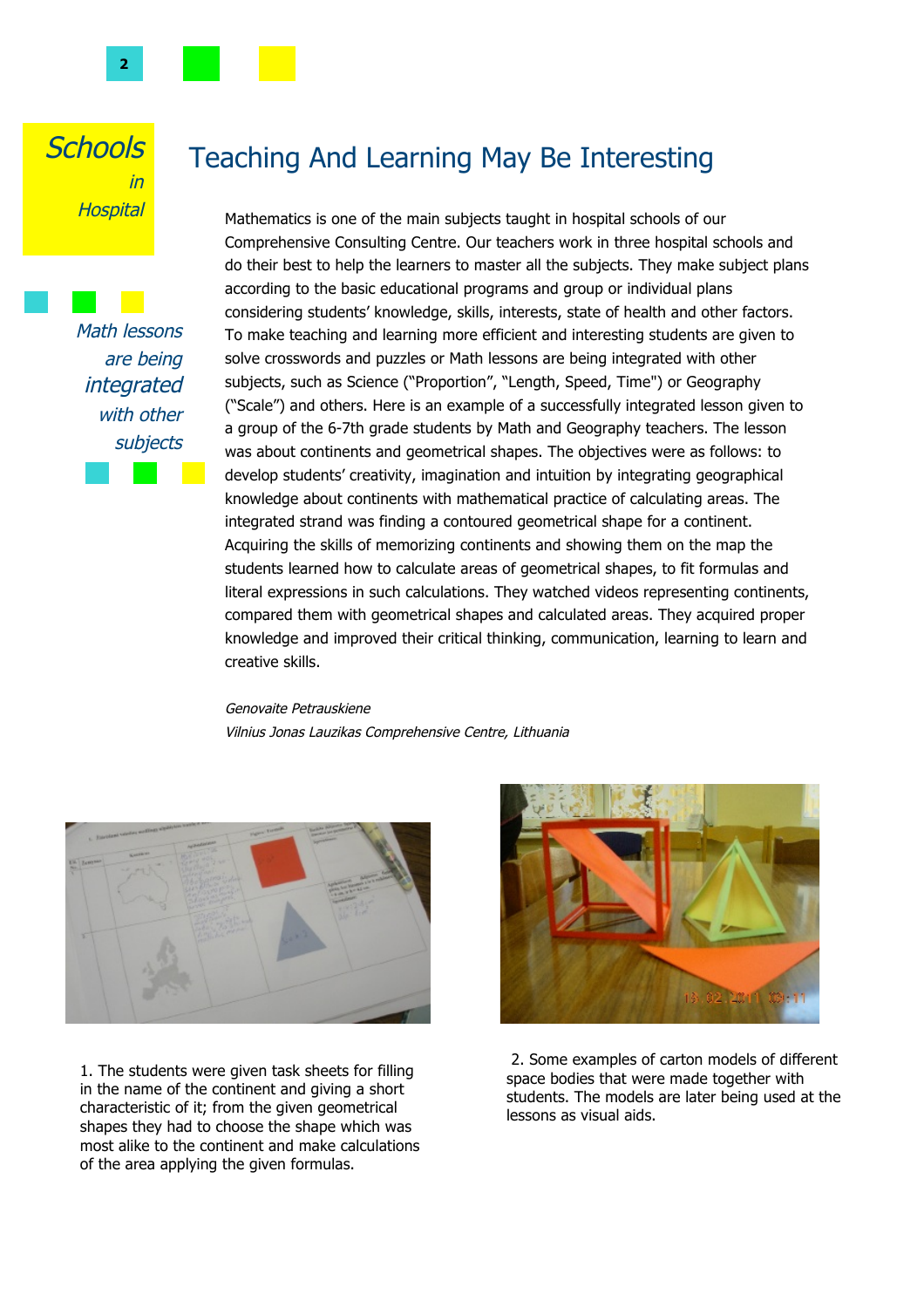### Mental number line

Only 3% of the children with dyscalculia have neurological problems (Gerster 2004). Therefore dyscalculia is mostly a developmental or even a methodological problem. As teachers in hospital schools, we face pupils with medical conditions who suffered from (motor) deprivations and stress. In children and adolescents with kidney diseases the verbal IQ was significantly higher than the performance IQ and the latter was also significantly lower as in a control group (Falger et al 2008). We all also know from our experience that lots of our young patients with chronic conditions show problems in geometry and often also in math. Therefore and because of having less time, hospital teachers have to provide efficient and effective (math) lessons.

In my opinion, the mental number representation needs to be trained very carefully as it is fundamental for math. (See also: "Brain Training for Dyscalculic Children" by Karin Kucian)

Counting starts as a "verse". The children know to say the words of the numbers in the correct order, later on they count things. Numbers start to represent an amount. Counting should be trained in steps of one, two, five and ten and backwards. As soon as the children know the digits, we can ask them to place numbers in order and on the number line (some call it "number ray" but as there are also negative numbers, I prefer number line):



The developmental stage of the pupil defines the scaffolding that you provide (all numbers, only 0, 5, 10,… or only the tens or even only some marks, the start and the end numbers…).

The counting and the number placing should be exercised whenever you enlarge the number range (up to 100, 1000 etc.). Of course you enlarge also the steps. "Please continue: 10, 20, 30… 100" (or backwards: 100, 90, 80…) or even more challenging: "14, 24, 34,…".

Moser Opitz showed that lots of adolescents with problems in math struggle with sequences like: 176, 186, 196, 206,… (especially over the hundreds). They also show problems with doubling and dividing in half, segmenting numbers in parts: 7521 =  $7000 + 500 + 20 + 1$  and divisions.

I am very strict when it comes down to getting rid of solving additions and subtractions by counting  $(5 + 4 = 6, 7, 8, 9)$  which in my opinion should happen before starting multiplication and needs lots of clever training. We use the "force of five", train the simultaneous perception, use the fingers for representations of amounts (only static) and split numbers. I offer two strategies for when they have to learn to add over ten: Either the pupils use the doubling and their neighbour additions:  $7 + 7 =$  $14 = > 7 + 8 = 15$  and  $7 + 6 = 13$  or split numbers:  $5 + 7 = 5 + 5 + 2 = 12$ . Clever, encouraging and enough training is essential and while achieving the milestones of (math) development, our challenged little patients can improve their selfesteem and self-efficacy believes.

Please contact me for the list of the (mentioned) literature: christine.walser /at/ kispi.uzh.ch

#### Christine Walser Hospital Teacher, Children's University Hospital Zurich, HOPE Committee Member for Switzerland

We use the "force of five", train the **simultaneous** perception



problem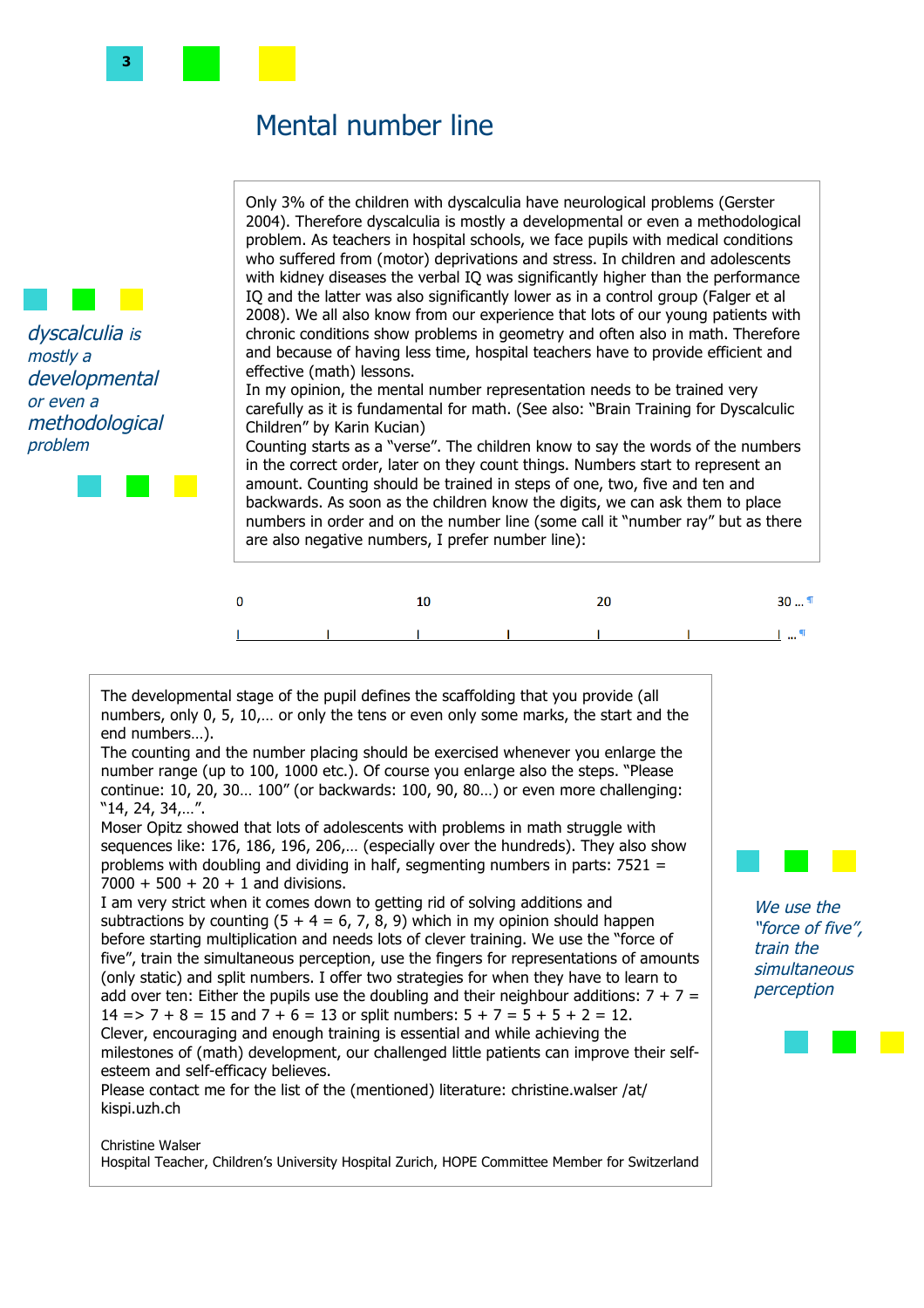

# Working with a diversity of children

The teacher evaluates students' capacity to face requests

In the Educational Centre Santa Faustina teachers have the opportunity to work with a diversity of children, including children with disabilities. Here come hospitalized children with health problems, with or without learning difficulties but also handicap children with real school problems. What makes them different to other children their age is the unique character of their illness. Differences we usually meet at most children with CES are sometimes so big that it is difficult for teachers to set up criteria for by comparing them to "classic" difficulties. That's why first step the teachers have to do is to recognize the deficiency in learning. There are different elements in mathematics which are real obstacle for students:

- learning the numeric symbols;
- set up numbers in rows
- the algorithm in the mathematics
- steps in solving an exercise.

The teacher evaluates students' capacity to face requests of a certain curriculum and establishes the personalized intervention program for each student.

 So it appeals to three methods of representing mathematic concepts (arithmetic operation, natural numbers, fractions, unity measure, etc): - the concrete method by using objects ( bricks, balls, pencils, small sticks, etc)

- the imaginative method which uses pictograms, graphics and other visual procedures CD, PC;

- the symbolist method which appeals mathematic symbols.

This method allows elaborating learning activities of the mathematic language. By a progressive transition form the concrete to the symbolic method, students will be able to learn according to their own requests. At the same time, the teachers not only achieve a cognitive acquisition for the student but an affective and behavioural acquisition.

 The positive appreciation and rewards for each progress of the student have a big importance in growing students self esteem.

Visescu Tuta, Educational Centre Santa Faustina, Romania

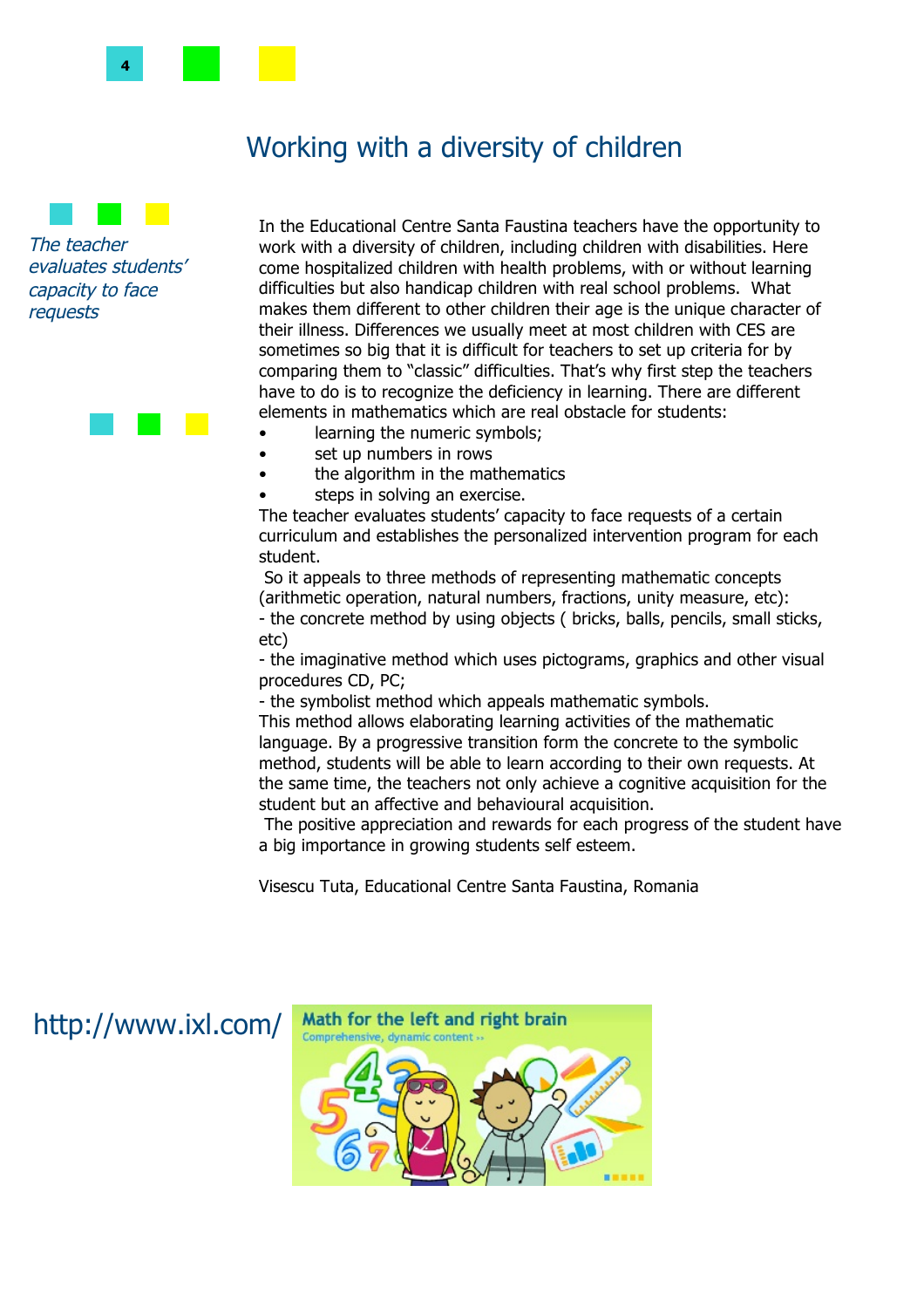

the sense of shame, feeling the **pressure** to be always "adequate".

# Brain Training for Dyscalculic Children

Current theory indicates that the development of numerical cognition is based on early core abilities to process magnitudes ("number sense") and includes the acquisition of symbolic numbers (words, digits) as well as a spatial representation of numbers (mental number line) as important steps during preschool and primary school years (Dehaene, 1997; Kucian & Kaufmann, 2009; von Aster & Shalev, 2007). Growing evidence indicates that developmental impairments of number processing and calculation abilities are associated with atypical specialization of particular cortical regions mainly in the parietal and frontal lobes. Brain imaging studies point to differences in brain activation and brain morphometry (Kucian et al., 2006; Rotzer et al., 2008).

Since our brain is a highly plastic organ and able to change as a result of individual experience, specific training of number processing should lead to improvements in math ability accompanied by neuroplastic changes. The aim of our recent study (Kucian et al., 2011) was the development and evaluation of a computer-based training program to improve number representation in children with developmental dyscalculia, which is a specific impairment of number processing. The efficacy of the training was evaluated by neuropsychological tests and functional magnetic resonance imaging. Dyscalculic and control children trained during five weeks with our program, called "Rescue Calcularis". In general, both groups could benefit from the training indicated by (i) improved spatial representation of numbers and (ii) increased number of correctly solved arithmetical problems. After completion of the training, both groups showed reduced recruitment of mainly frontal brain regions which can be attributed to automatization of cognitive processes necessary for mathematical reasoning. Moreover, results point to a partial

remediation of deficient brain activation in the parietal lobes in dyscalculics after consolidation of acquired and refined number representation. These results are promising and foster the importance of the understanding of neuronal effects of specific intervention in children with mathematical learning disabilities for the evaluation and construction of effective and suitable therapeutic material.

Karin Kucian<sup>a,b</sup> & Michael von Aster<sup>a,b,c</sup> MR-Resarch-Center, University Children's Hospital, Zurich, Switzerland e-mail: karin.kucian@kispi.uzh.ch

- Dehaene, S. (1997). The Number Sense: How the Mind Creates Mathematics. Oxford: University Press.
- Kucian, K., Grond, U., Rotzer, S., Henzi, B., Schonmann, C., Plangger, F., Galli, M., Martin, E., & von Aster, M. (2011). Mental number line training in children with developmental dyscalculia. Neuroimage.
- Kucian, K., & Kaufmann, L. (2009). A developmental model of number representation. Behavioral and Brain Sciences, 32(3/4), 340-341.
- Kucian, K., Loenneker, T., Dietrich, T., Dosch, M., Martin, E., & von Aster, M. (2006). Impaired neural networks for approximate calculation in dyscalculic children: a functional MRI study. Behavioral and Brain Functions, 2, 31.
- Rotzer, S., Kucian, K., Martin, E., von Aster, M., Klaver, P., & Loenneker, T. (2008). Optimized voxel-based morphometry in children with developmental dyscalculia. Neuroimage, 39(1), 417-422.
- von Aster, M., & Shalev, R. (2007). Number development and developmental dyscalculia. Developmental Medicine and Child Neurology, 49, 868-873.